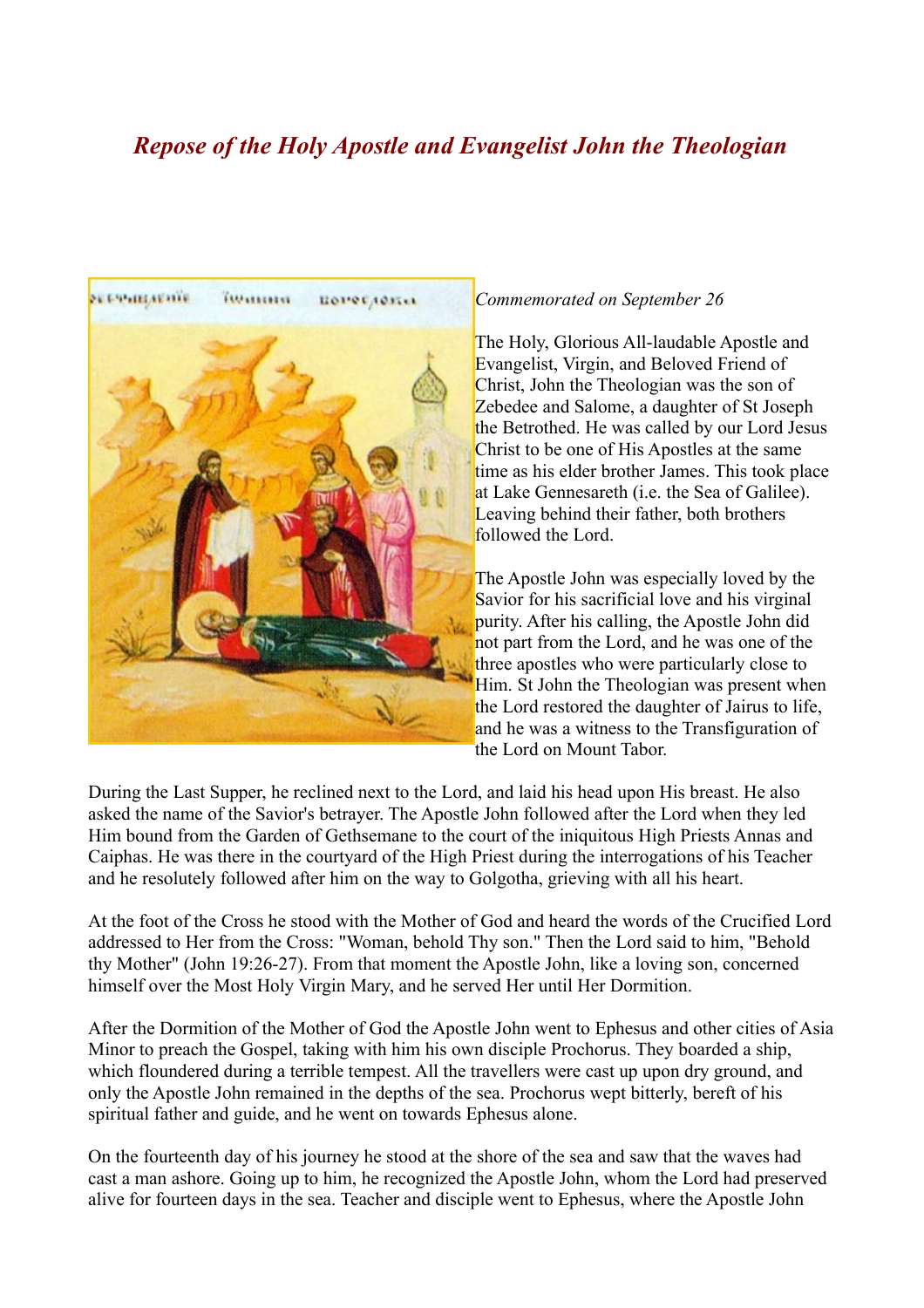preached incessantly to the pagans about Christ. His preaching was accompanied by such numerous and great miracles, that the number of believers increased with each day.

During this time there had begun a persecution of Christians under the emperor Nero (56-68). They took the Apostle John for trial at Rome. St John was sentenced to death for his confession of faith in the Lord Jesus Christ, but the Lord preserved His chosen one. The apostle drank a cup of deadly poison, but he remained alive. Later, he emerged unharmed from a cauldron of boiling oil into which he had been thrown on orders from the torturer.

After this, they sent the Apostle John off to imprisonment to the island of Patmos, where he spent many years. Proceeding along on his way to the place of exile, St John worked many miracles. On the island of Patmos, his preaching and miracles attracted to him all the inhabitants of the island, and he enlightened them with the light of the Gospel. He cast out many devils from the pagan temples, and he healed a great multitude of the sick.

Sorcerers with demonic powers showed great hostility to the preaching of the holy apostle. He especially frightened the chief sorcerer of them all, named Kinops, who boasted that they would destroy the apostle. But the great John, by the grace of God acting through him, destroyed all the demonic artifices to which Kinops resorted, and the haughty sorcerer perished in the depths of the sea.

The Apostle John withdrew with his disciple Prochorus to a desolate height, where he imposed upon himself a three-day fast. As St John prayed the earth quaked and thunder rumbled. Prochorus fell to the ground in fright. The Apostle John lifted him up and told him to write down what he was about to say. "I am the Alpha and the Omega, the beginning and the end, saith the Lord, Who is and Who was and Who is to come, the Almighty" (Rev 1:8), proclaimed the Spirit of God through the Apostle John. Thus in about the year 67 the Book of Revelation was written, known also as the "Apocalypse," of the holy Apostle John the Theologian. In this Book were predictions of the tribulations of the Church and of the end of the world.

After his prolonged exile, the Apostle John received his freedom and returned to Ephesus, where he continued with his activity, instructing Christians to guard against false teachers and their erroneous teachings. In the year 95, the Apostle John wrote his Gospel at Ephesus. He called for all Christians to love the Lord and one another, and by this to fulfill the commands of Christ. The Church calls St John the "Apostle of Love", since he constantly taught that without love man cannot come near to God.

In his three Epistles, St John speaks of the significance of love for God and for neighbor. Already in his old age, he learned of a youth who had strayed from the true path to follow the leader of a band of robbers, so St John went out into the wilderness to seek him. Seeing the holy Elder, the guilty one tried to hide himself, but the Apostle John ran after him and besought him to stop. He promised to take the sins of the youth upon himself, if only he would repent and not bring ruin upon his soul. Shaken by the intense love of the holy Elder, the youth actually did repent and turn his life around.

St John when he was more than a hundred years old. he far outlived the other eyewitnesses of the Lord, and for a long time he remained the only remaining eyewitness of the earthly life of the Savior.

When it was time for the departure of the Apostle John, he went out beyond the city limits of Ephesus with the families of his disciples. He bade them prepare for him a cross-shaped grave, in which he lay, telling his disciples that they should cover him over with the soil. The disciples tearfully kissed their beloved teacher, but not wanting to be disobedient, they fulfilled his bidding.